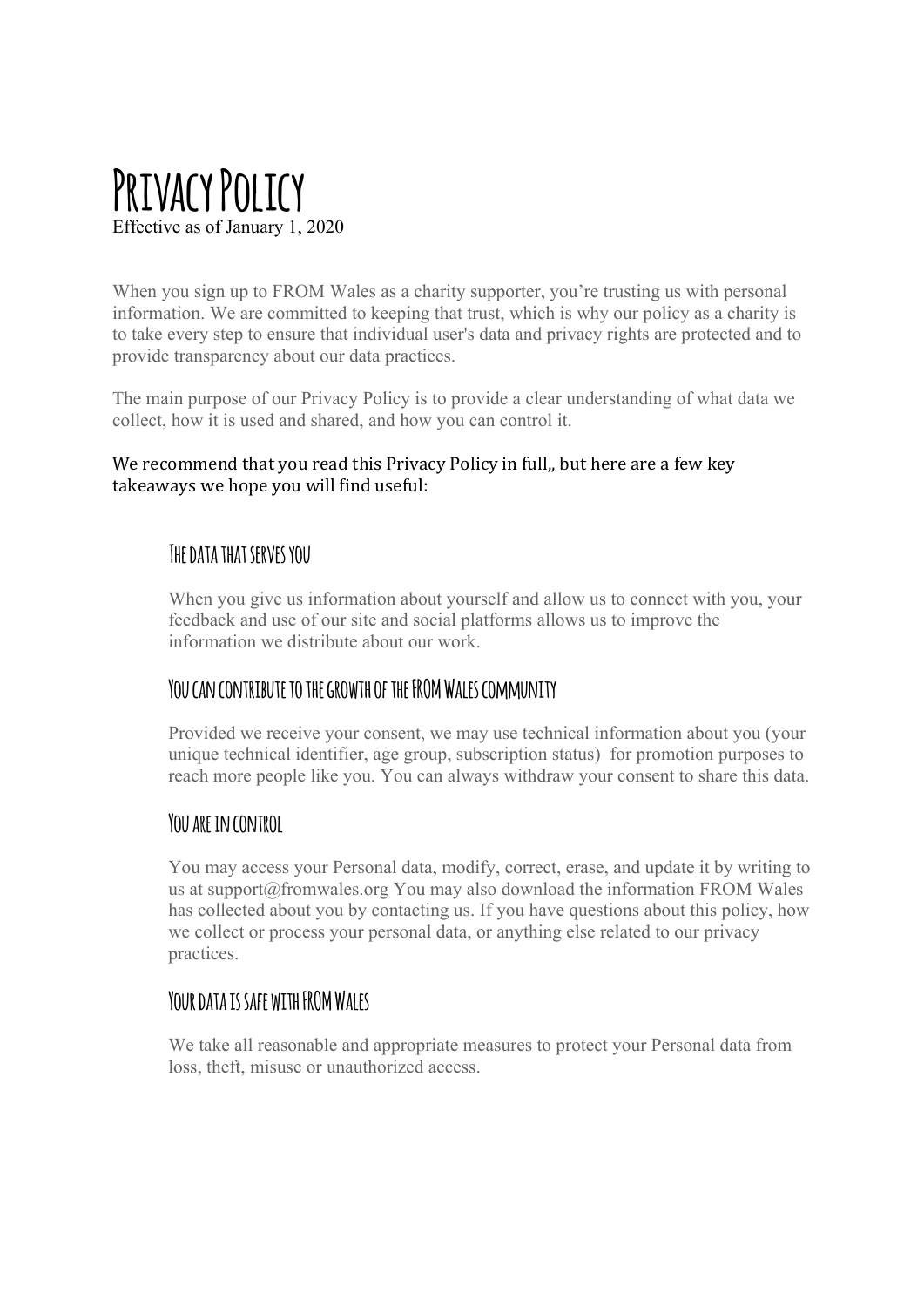# **Introduction**

This Privacy Policy explains how FROM Wales UK Charity 1149385

("Charity" or "we" or "us") collects, stores, uses, transfers and shares Personal data from our users ("you") in connection with:

- FROM Wales website ("Website"),
- FROM Wales Social and related services ("Web services")

We reserve the right to and may change this Privacy Policy from time to time. If we make any material changes, we will notify you by email (sent to the email address specified when you register), or by presenting you with a new version of this Privacy Policy. **Please review our Website the latest updates on our data privacy practices.**

## **1. Personal data and information we collect from you**

## **Personal data you provide us directly**

**General Information.** we may collect Personal data about you such as:

- Full name;
- Email address;
- Gender;
- Date of birth:
- Place of residence and associated location information;
- Interests relating to the Charity

#### **Personal data we may collect automatically**

When you access or use our website, we may automatically collect the following information:

#### **Device Information:**

- Hardware model:
- Information about operating system and its version;
- Unique device identifiers (e.g. IDFA)

#### **Location Information:**

- IP address:
- Time zone:

#### **Website usage data**, including, among others:

- Frequency of use;
- Areas and features of our wedbiste you visit;
- Your use patters generally;
- Engagement with particular features.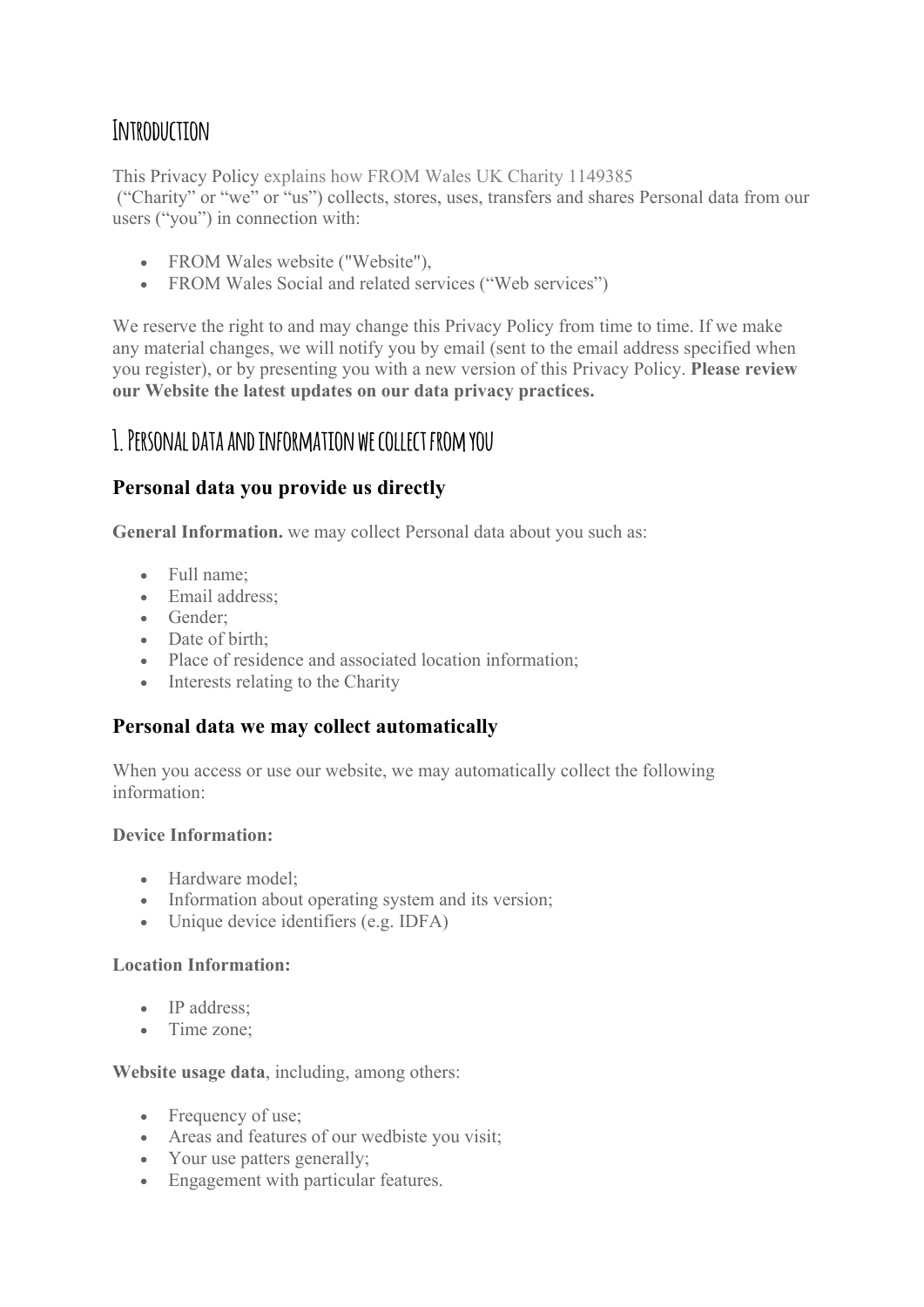To collect this information, we may also send cookies to your mobile device or computer or engage other tracking technologies. Cookies are small data files stored on your hard drive or in device memory. See more in our **Cookie Policy**.

**Data from external sources.** We may use third-party tools like Facebook and Google analytics that provide us some of your attribution data that we further utilize to customize and personalize our communication with you. We may also use such data for statistical purposes and analytics.

## **YOUR CONSENT**

**By using our website or signing up to our charity you explicitly consent that:**

I. WE MAY STORE AND PROCESS YOUR PERSONAL DATA YOU PROVIDE THROUGH THE USAGE OF THE WEBSITE SOLELY FOR THE PURPOSES INDICATED IN SECTION 2 OF THIS PRIVACY POLICY. SUCH PURPOSES MAY INCLUDE SENDING YOU INFORMATION AND UPDATES ABOUT THE CHAIRTY TO YOUR EMAIL ADDRESS.

II. WE WILL NOT TRANSMIT ANY OF YOUR PERSONAL DATA TO THIRD PARTIES UNLESS OTHERWISE IS PROVIDED BY THIS PRIVACY POLICY.

#### **PLEASE NOTE THAT WE WILL NEVER SHARE YOUR EXACT AGE OR ANY DATA RELATED TO YOUR HEALTH AND WELLBEING WITH ANY THIRD PARTIES.**

## **2. How we use your Personal data**

## **Purposes of processing**

We may use your Personal data, for the following purposes:

- to analyze, operate, maintain and improve our communication with you.
- to provide and deliver the products and services you request, process transactions and send you related information, including confirmations and reminders;
- to customize product and service offerings and recommendations to you.
- to verify your identity.
- to send you technical notices, updates, security alerts and support and administrative messages;
- for fund collection, other administrative purposes, if applies;
- to respond to your comments, questions and requests and provide customer service;
- to monitor and analyze trends, usage and activities relating to the Charity
- solely with respect to information that you mark for sharing, for Company promotional purposes.
- to link or combine with information we get from others or (and) from you to help understand your needs and provide you with better service (to use in training of neural networks, artificial intelligence);
- for scientific and academic research purposes; and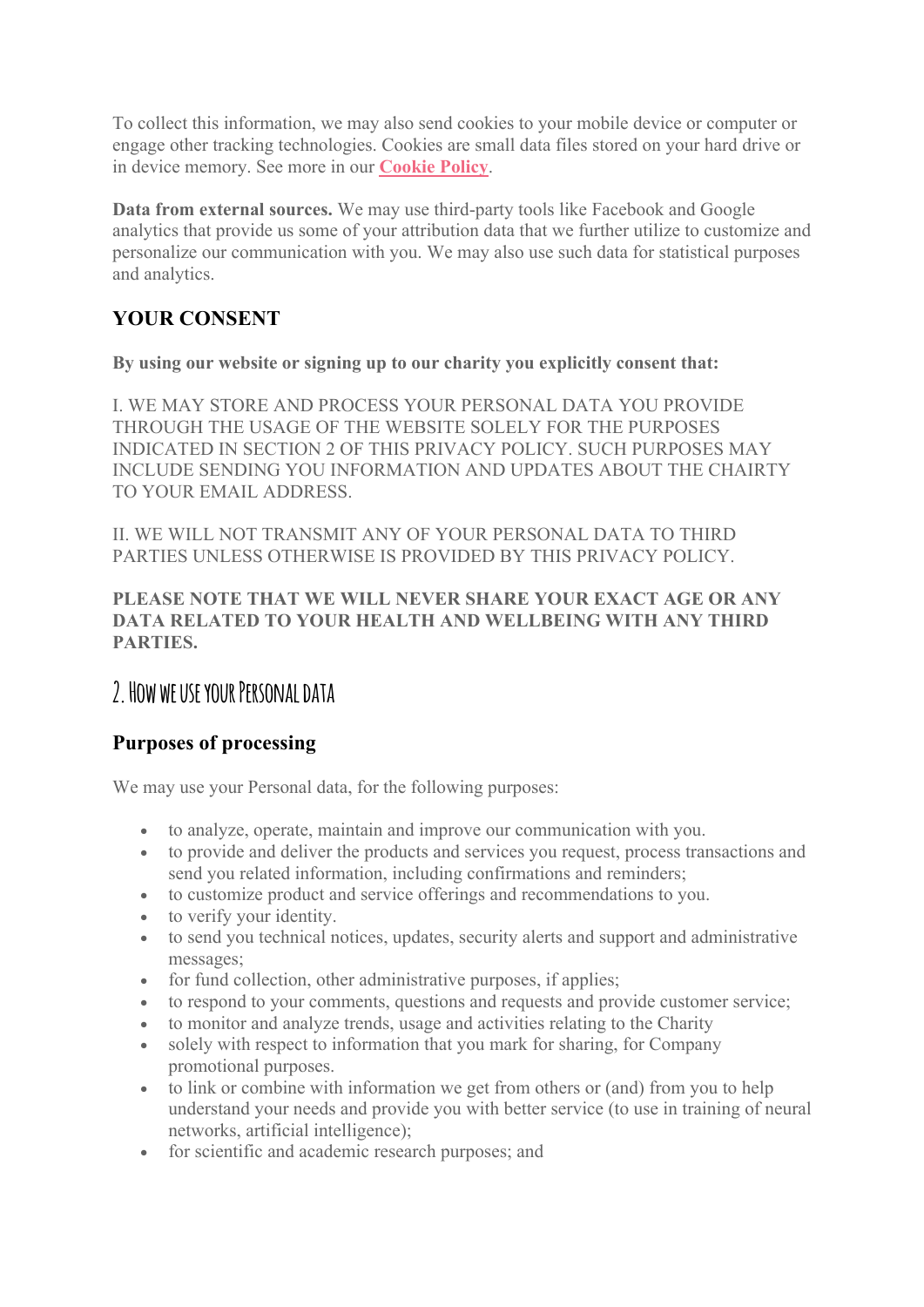• for any other purposes disclosed to you at the time we collect Personal data or any other purposes indicated in this Privacy Policy.

We will never sell your Personal data as may be defined by applicable laws.

## **Principles of processing**

**Data minimization and purpose limitation.** We will not process Personal data in a way that is incompatible with the purposes for which it has been collected or subsequently authorized by you or collect any Personal data that is not needed for the mentioned purposes. For any new purpose of processing we will ask your separate explicit consent. To the extent necessary for those purposes, we take all reasonable steps to ensure that Personal Data is reliable for its intended use, accurate, complete, and current. We also undertake to collect only such amount and type of Personal data that is strictly needed for the mentioned purposes.

**No sale of Personal data.** We will never sell, rent, or disclose your Personal data. We may share only some of your Personal data to our service providers strictly limited to cases and purposes stipulated in this Privacy Policy.

# **3. Your privacy rights**

Notwithstanding the country or region you are coming from we are committed to grant you the vast privacy rights in respect to your Personal data.

#### **What rights?**

- **Correction of Personal data.** If you believe that your Personal data is inaccurate, you have right to contact us and ask us to correct such Personal data.
- **Restriction of Processing.** You also have a right to request restriction of processing of your Personal data, if you contest the accuracy of the Personal data and we need some time to verify its accuracy.
- **Information rights and access to your Personal data (including in portable form).** You shall have a right to request information about what Personal data we have about you, to access your Personal data and receive a copy of it.
- **Erasure of your Personal data.** You have a right to contact us and ask us to erase Personal data.
- **Right to object processing of your Personal data.** In some cases you can object processing your Personal data and stop us from processing your Personal data (for example, if we process it under legitimate interest basis).
- **Right to object (opt-out) automated decision-making:**

#### **How to exercise your privacy rights**

Simply write us at support $\omega$  from wales.org to exercise any of your privacy rights.

We commit to grant them within 30 days after receipt. It may take us up to 90 days in some cases, for example for full erasure of your Personal data stored in our backup systems. This is due to the size and complexity of the systems we use to store Personal data.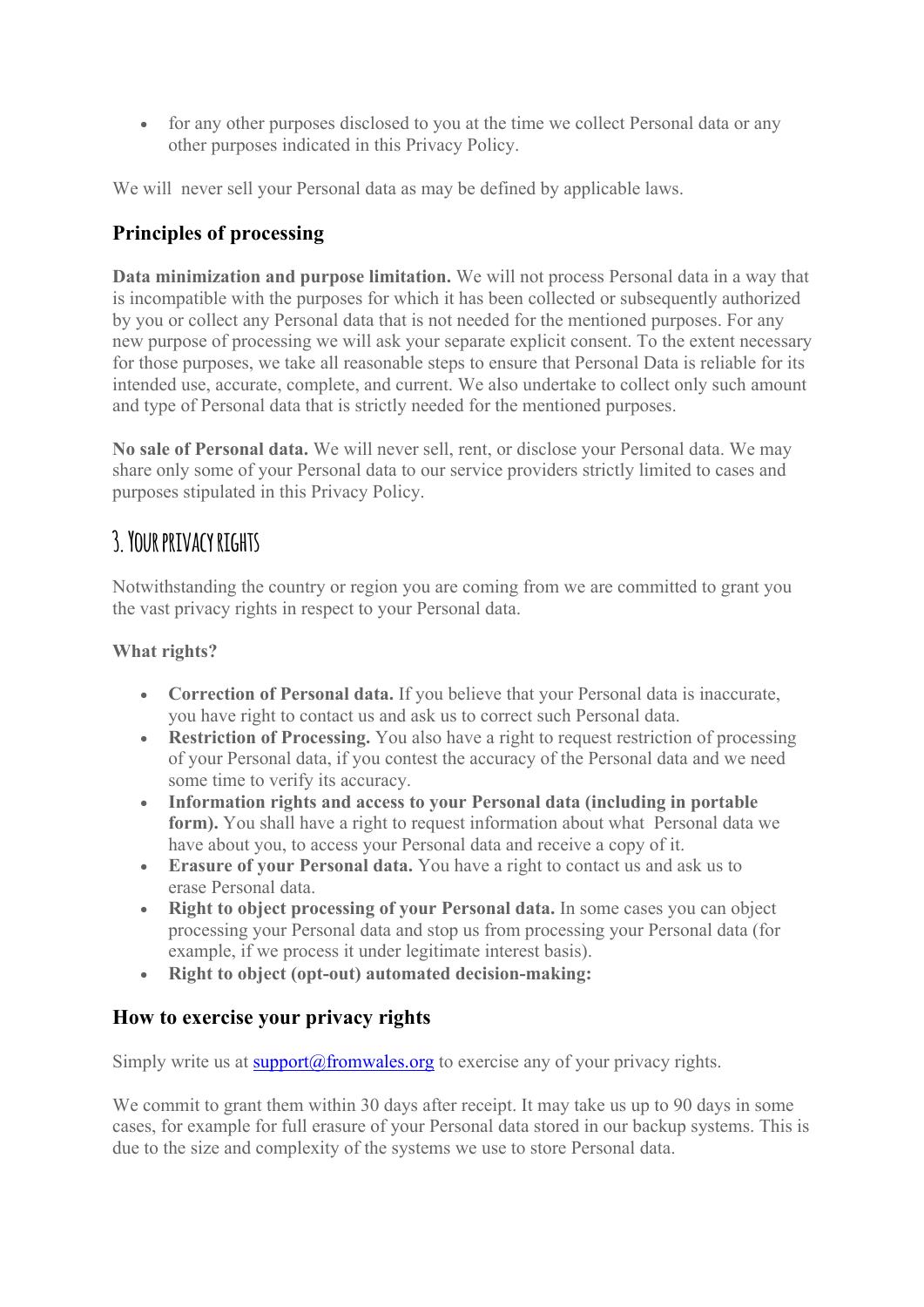### **Formalities to exercise your privacy rights**

Please keep in mind that in case of a vague request we may engage the individual in a dialogue so as to better understand the motivation and content of the request. We may also refuse manifestly unfounded and excessive (repetitive) requests.

We might also require you to prove your identity in some cases. This is made to ensure that no rights of third parties are violated by your request.

#### **What else?**

**Notification requirements.** We commit to notify you, when it is needed under the law, within a reasonable period of time and your data protection authority within the timeframe specified in applicable law about Personal data breaches related to your Personal data.

**Data Protection Authorities.** Subject to applicable laws, you may have the right to lodge a complaint with your local data protection authority about any of our activities that you deem are not compliant with applicable law.

## **4. Third parties processing your Personal data**

We will not share your Personal data with any third parties except as specified below.

#### **Processing to find new FROM Wales users**

Provided we receive your **consent**, we may share some of your Personal data with Facebook marketing and google analytics. By using these platfroms we are able to reach more people like you and spread the word about the Charity and the projects and programmes it supports in Malawi, Africa.

To accomplish the above-mentioned goal, we may share certain Personal data with Facebook ads and google analytics.

Here is a step-by-step illustration of how we utilize AppsFlyer and its integrated partners:

#### **1. You become sign up to FROM Wales sharing Personal data, strictly limited to the following set:**

a) Technical identifiers: IP address (which may also provide general location information), User agent, IDFA (Identifier for advertisers), Android ID (in Android devices), Google Advertiser ID, Customer issued user ID and other similar unique technical identifiers.

**2. We will use your data with platfroms such as (Google Ads, Apple Search Ads, FB marketing network, and a couple of others) to find people like you on different platforms, including social media websites.** These platforms analyze your data (so-called "custom audience") and show relevant information about the App to people who might be potentially interested in it (so-called "lookalike audience").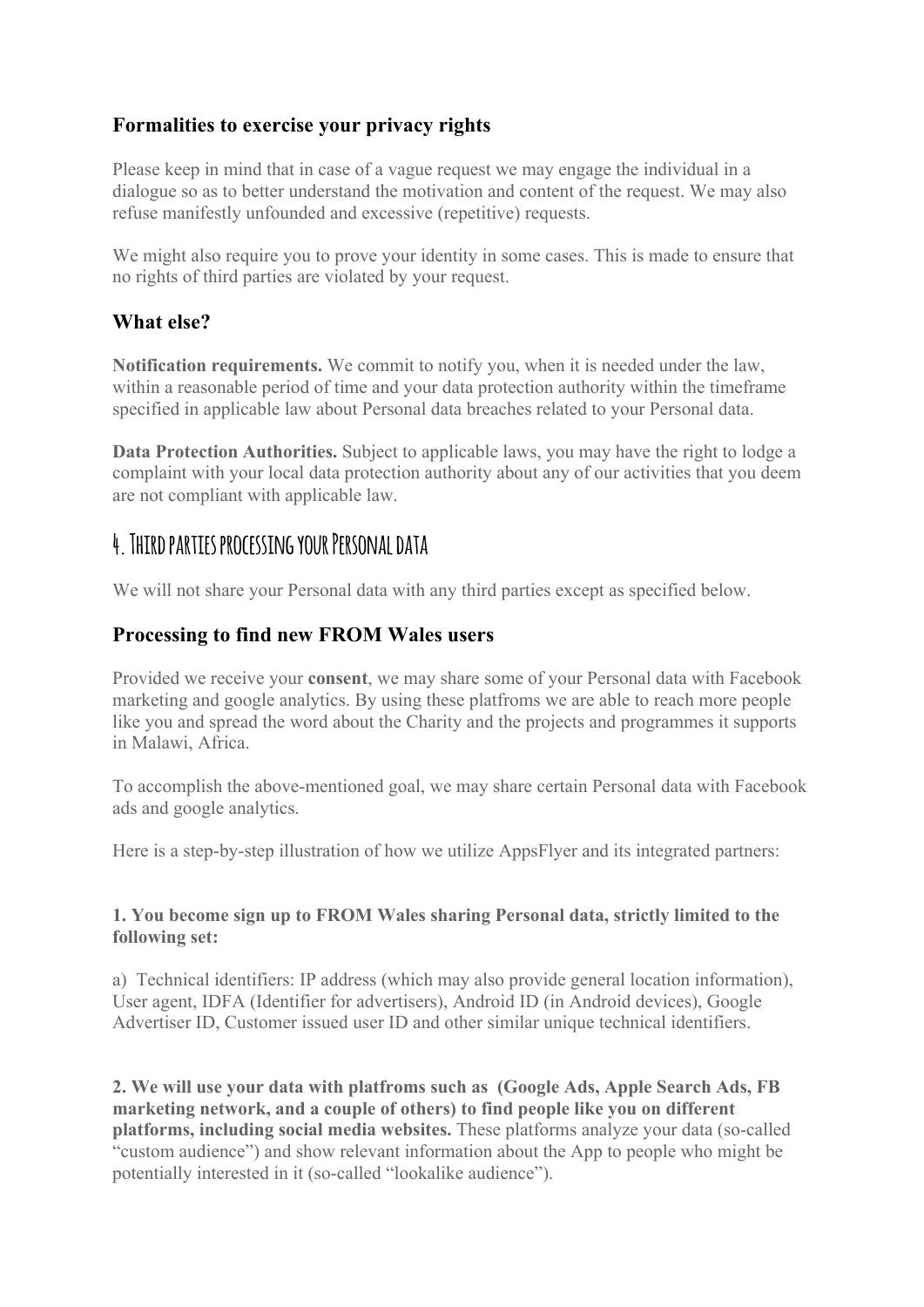3. **This is how new users find out about FROM Wales** learn about Malawi and the key work undertaken by Fisherman's Rest Community Projects in Blantyre Rural. You contribute to the growth of FROM Wales community through providing your consent to sign up and allow us to use you data as purposed in the privacy policy..

**Opt-out options.** You can withdraw your consent to sharing of your Personal data in accordance with this subsection anytime by using one of the following options:

- 1. By contacting us at support $@$ fromwales.org
- 2. By adjusting your device settings in iOS or Android in order to stop sharing your IDFA or Android Advertising ID with any third parties. In such case no third party will be able to utilize your Personal data in accordance with this Section of the Privacy Policy.

### **Aggregated information**

We may share aggregated, anonymized or de-identified information, which cannot reasonably be used to identify you for research purposes. However at present there is not such need to do so.

## **Special circumstances**

We may also share some of your Personal data in the following special circumstances:

- in response to subpoenas, court orders or legal processes, to the extent permitted and as restricted by law (including to meet national security or law enforcement requirements);
- when disclosure is required to maintain the security and integrity of the organisation or to protect any user's security or the security of other persons, consistent with applicable laws. In such cases we may also delete some of your Personal data.
- when disclosure is directed or consented to by the user who has input the Personal data;
- in the event that we go through a business transition, such as a merger, divestiture, acquisition, liquidation or sale of all or a portion of its assets, your information will, in most instances, be part of the assets transferred.

# **5. Retention of your Personal data**

#### **When you use our website**

We will retain your Personal data as long as we are providing you services, and only for as long as it serves purposes of processing identified in Section 2 of this Privacy Policy. At any time, you can erase your Personal data in accordance with the Privacy Policy.

If you choose to unsubscribe we will retain your Personal data for a reasonable period thereafter in case you decide to re-activate the Services.

You should be aware that we may retain certain Personal data and other information after you have unsubscribed in an aggregated, anonymized form. We reserve the right to use your